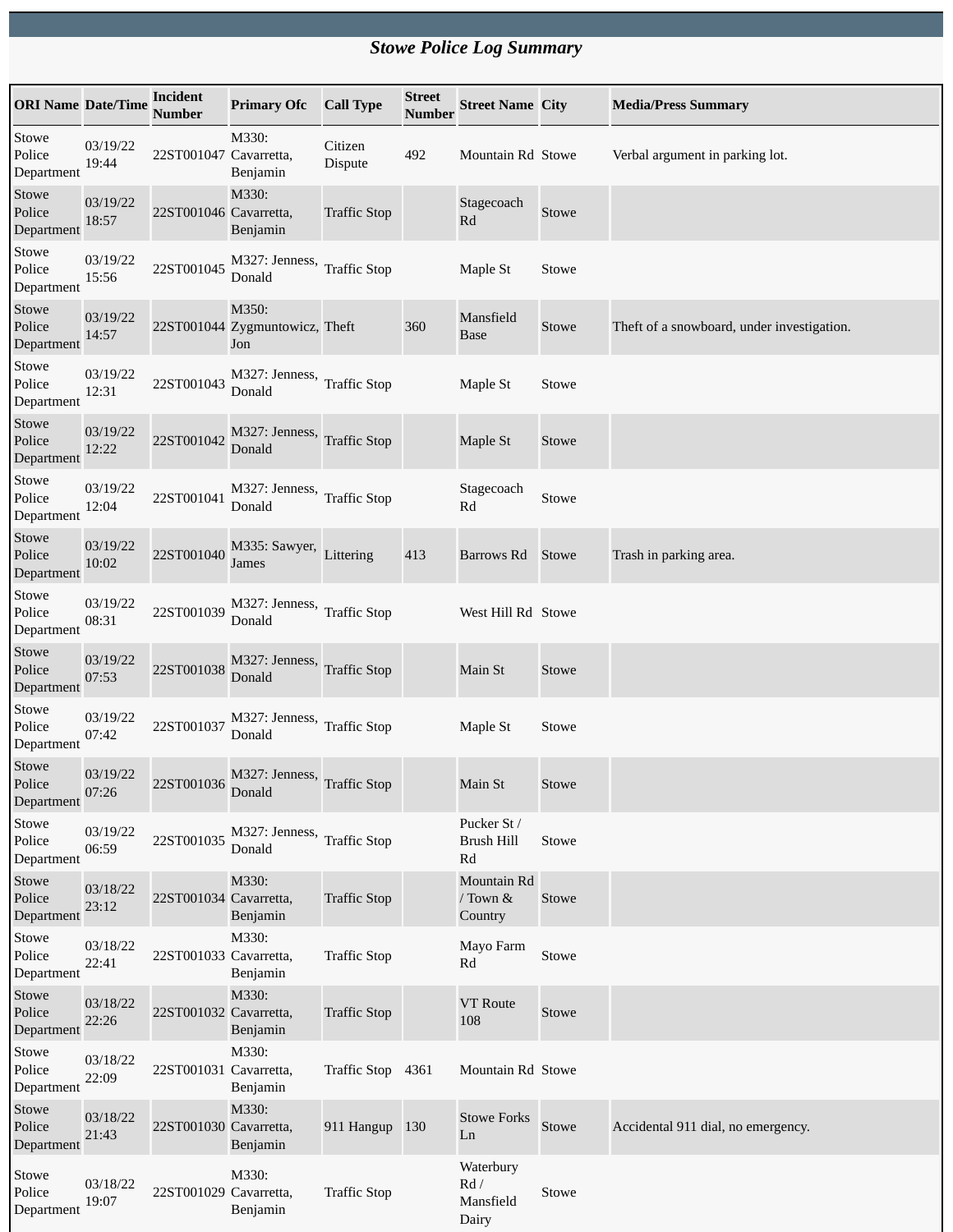| <b>ORI Name Date/Time</b>     |                   | <b>Incident</b><br><b>Number</b> | <b>Primary Ofc</b>       | <b>Call Type</b>                   | <b>Street</b><br><b>Number</b> | <b>Street Name City</b>                      |       | <b>Media/Press Summary</b>                                       |
|-------------------------------|-------------------|----------------------------------|--------------------------|------------------------------------|--------------------------------|----------------------------------------------|-------|------------------------------------------------------------------|
| Stowe<br>Police<br>Department | 03/18/22<br>17:55 | 22ST001028 Mazzilli,             | M323:<br>Anthony         | $\overline{A}$ ssist –<br>Motorist |                                | Main St                                      | Stowe | Assisted motorist get their vehicle out of the intersection.     |
| Stowe<br>Police<br>Department | 03/18/22<br>17:06 | 22ST001027                       | M335: Sawyer,<br>James   | Fire Alarm                         | 104                            | Houston<br>Farm Rd                           | Stowe |                                                                  |
| Stowe<br>Police<br>Department | 03/18/22<br>15:29 | 22ST001026 Mazzilli,             | M323:<br>Anthony         | Theft                              | 7412                           | Mountain Rd Stowe                            |       | Misuse of ski pass, under investigation.                         |
| Stowe<br>Police<br>Department | 03/18/22<br>14:56 | 22ST001025 Mazzilli,             | M323:<br>Anthony         | Alarm                              | 517                            | Sinclair Dr                                  | Stowe |                                                                  |
| Stowe<br>Police<br>Department | 03/18/22<br>13:53 | 22ST001024                       | M327: Jenness,<br>Donald | Alarm                              | 1186                           | Luce Hill Rd Stowe                           |       |                                                                  |
| Stowe<br>Police<br>Department | 03/18/22<br>11:27 | 22ST001023                       | M327: Jenness,<br>Donald | <b>Traffic Stop</b>                |                                | Stagecoach<br>Rd / Moulton Morrisville<br>Ln |       |                                                                  |
| Stowe<br>Police<br>Department | 03/18/22<br>03:48 | 22ST001022                       | M329: Pray,<br>Dustin    | Assist -<br>Agency                 | 525                            | <b>Sterling</b><br>Valley Rd                 |       | Morristown Assist Morristown P.D.                                |
| Stowe<br>Police<br>Department | 03/18/22<br>03:37 | 22ST001021                       | M331: Trucott,<br>Robert | Medical                            | 823                            | S Main St                                    | Stowe | Report of driver slumped over the wheel. Vehicle not<br>located. |
| Stowe<br>Police<br>Department | 03/18/22<br>13:53 | 22ST001020                       | M327: Jenness,<br>Donald | Alarm                              | 112                            | S Main St                                    | Stowe |                                                                  |
| Stowe<br>Police<br>Department | 03/17/22<br>23:59 | 22ST001019 Cavarretta,           | M330:<br>Benjamin        | <b>Traffic Stop</b>                |                                | Waterbury<br>Rd                              | Stowe |                                                                  |
| Stowe<br>Police<br>Department | 03/17/22<br>23:56 | 22ST001018                       | M329: Pray,<br>Dustin    | Alarm                              | 256                            | Mansfield<br>View Rd                         | Stowe |                                                                  |
| Stowe<br>Police<br>Department | 03/17/22<br>23:55 | 22ST001017                       | M331: Trucott,<br>Robert | <b>Traffic Stop</b>                |                                | Mountain Rd<br>/ Pine Ridge Stowe<br>Rd      |       |                                                                  |
| Stowe<br>Police<br>Department | 03/17/22<br>23:52 | 22ST001016 Cavarretta,           | M330:<br>Benjamin        | <b>Traffic Stop</b>                |                                | S Main St                                    | Stowe |                                                                  |
| Stowe<br>Police<br>Department | 03/17/22<br>23:19 | 22ST001015                       | M331: Trucott,<br>Robert | <b>Traffic Stop</b>                |                                | W Hill Rd                                    | Stowe |                                                                  |
| Stowe<br>Police<br>Department | 03/17/22<br>23:19 | 22ST001014 Cavarretta,           | M330:<br>Benjamin        | <b>Traffic Stop</b>                |                                | Thomas Ln                                    | Stowe |                                                                  |
| Stowe<br>Police<br>Department | 03/17/22<br>23:00 | 22ST001013 Cavarretta,           | M330:<br>Benjamin        | <b>Traffic Stop</b>                |                                | Mountain Rd Stowe                            |       |                                                                  |
| Stowe<br>Police<br>Department | 03/17/22<br>22:56 | 22ST001012                       | M331: Trucott,<br>Robert | <b>Traffic Stop</b>                |                                | Mountain Rd Stowe                            |       |                                                                  |
| Stowe<br>Police<br>Department | 03/17/22<br>22:52 | 22ST001011 Cavarretta,           | M330:<br>Benjamin        | <b>Traffic Stop</b>                |                                | Mountain Rd Stowe                            |       |                                                                  |
| Stowe<br>Police<br>Department | 03/17/22<br>22:27 | 22ST001010 Cavarretta,           | M330:<br>Benjamin        | <b>Traffic Stop</b>                |                                | Mountain Rd Stowe                            |       |                                                                  |
| Stowe<br>Police<br>Department | 03/17/22<br>22:13 | 22ST001009 Cavarretta,           | M330:<br>Benjamin        | <b>Traffic Stop</b>                |                                | Mountain Rd Stowe                            |       |                                                                  |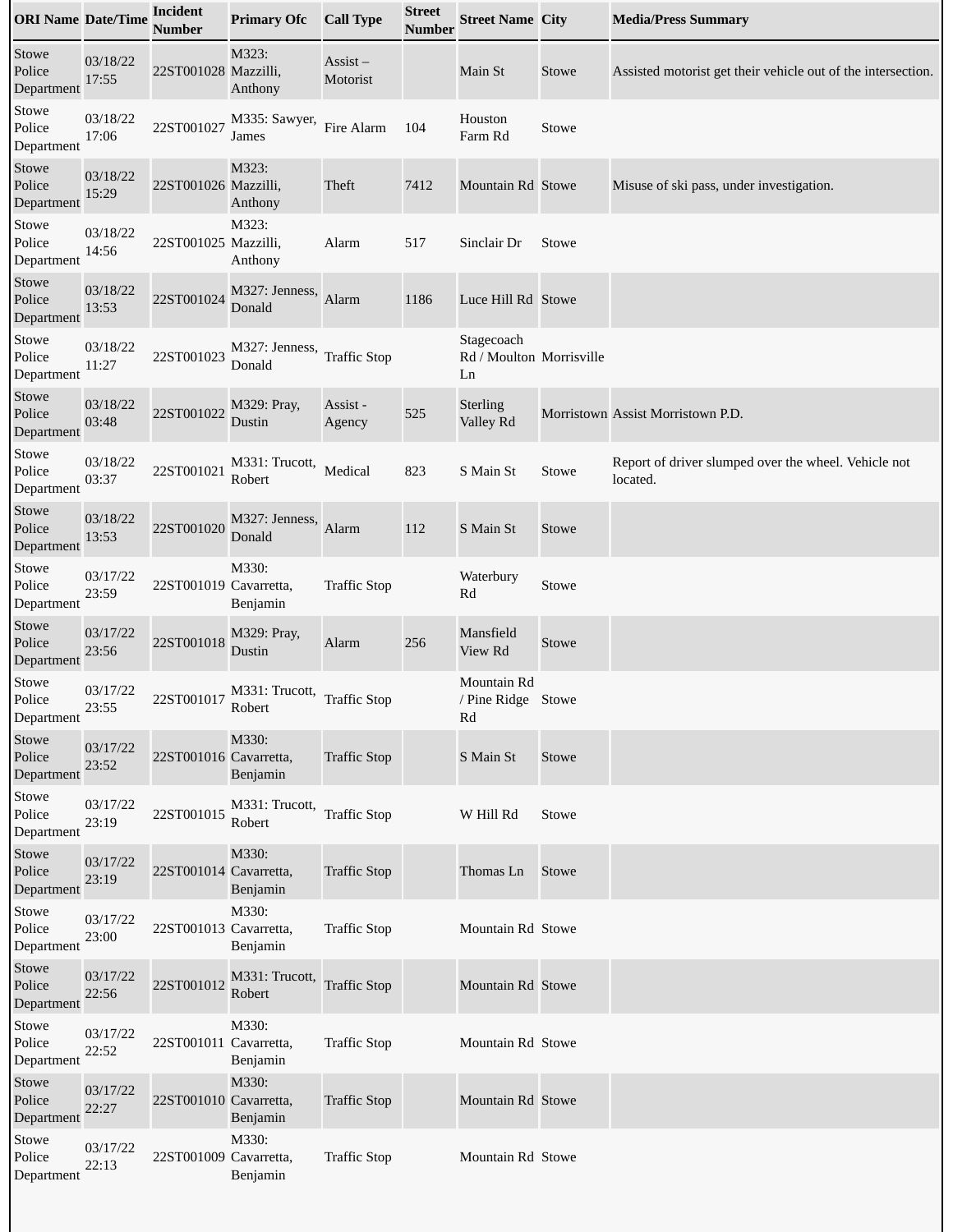| <b>ORI Name Date/Time</b>     |                   | <b>Incident</b><br><b>Number</b> | <b>Primary Ofc</b>              | <b>Call Type</b>                         | <b>Street</b><br><b>Number</b> | <b>Street Name City</b>                |       | <b>Media/Press Summary</b>                          |
|-------------------------------|-------------------|----------------------------------|---------------------------------|------------------------------------------|--------------------------------|----------------------------------------|-------|-----------------------------------------------------|
| Stowe<br>Police<br>Department | 03/17/22<br>21:32 | 22ST001008 Cavarretta,           | M330:<br>Benjamin               | <b>Traffic Stop</b>                      |                                | Pucker St#                             | Stowe |                                                     |
| Stowe<br>Police<br>Department | 03/17/22<br>21:17 | 22ST001007 Cavarretta,           | M330:<br>Benjamin               | <b>Traffic Stop</b>                      |                                | Stagecoach<br>Rd                       | Stowe |                                                     |
| Stowe<br>Police<br>Department | 03/17/22<br>20:55 | 22ST001006 Cavarretta,           | M330:<br>Benjamin               | <b>Traffic Stop</b>                      |                                | Luce Hill Rd Stowe                     |       |                                                     |
| Stowe<br>Police<br>Department | 03/17/22<br>19:52 | 22ST001005 Cavarretta,           | M330:<br>Benjamin               | <b>Traffic Stop</b>                      |                                | Waterbury<br>Rd                        | Stowe |                                                     |
| Stowe<br>Police<br>Department | 03/17/22<br>19:43 | 22ST001004                       | M331: Trucott,<br>Robert        | <b>Traffic Stop</b>                      |                                | Waterbury<br>Rd                        | Stowe |                                                     |
| Stowe<br>Police<br>Department | 03/17/22<br>19:29 | 22ST001003 Cavarretta,           | M330:<br>Benjamin               | <b>Traffic Stop</b>                      |                                | Mountain Rd<br>/ Edson Hill<br>Rd      | Stowe |                                                     |
| Stowe<br>Police<br>Department | 03/17/22<br>19:26 | 22ST001002                       | M329: Pray,<br>Dustin           | <b>Traffic Stop</b>                      |                                | Moscow Rd                              | Stowe |                                                     |
| Stowe<br>Police<br>Department | 03/17/22<br>19:06 | 22ST001001 Cavarretta,           | M330:<br>Benjamin               | <b>Traffic Stop</b>                      |                                | Waterbury<br>Rd                        | Stowe |                                                     |
| Stowe<br>Police<br>Department | 03/17/22<br>18:59 | 22ST001000 Cavarretta,           | M330:<br>Benjamin               | <b>Traffic Stop</b>                      |                                | Waterbury<br>Rd                        | Stowe |                                                     |
| Stowe<br>Police<br>Department | 03/17/22<br>18:52 | 22ST000999                       | M329: Pray,<br>Dustin           | Directed<br>Patrol                       |                                | Moscow Rd                              | Stowe |                                                     |
| Stowe<br>Police<br>Department | 03/17/22<br>18:36 | 22ST000998 Cavarretta,           | M330:<br>Benjamin               | <b>Traffic Stop</b>                      |                                | Stagecoach<br>Rd                       | Stowe |                                                     |
| Stowe<br>Police<br>Department | 03/17/22<br>17:36 | 22ST000997                       | M336: Fudala,<br>Matthew        | Suspicious<br>Event                      | 359                            | Maple St                               | Stowe | Civil matter over property.                         |
| Stowe<br>Police<br>Department | 03/17/22<br>17:19 | 22ST000996 Cavarretta,           | M330:<br>Benjamin               | <b>Traffic Stop</b>                      |                                | Moscow Rd / Stowe<br><b>Barrows Rd</b> |       |                                                     |
| Stowe<br>Police<br>Department | 03/17/22<br>17:10 | 22ST000995 Cavarretta,           | M330:<br>Benjamin               | <b>Traffic Stop</b>                      |                                | Waterbury<br>Rd                        | Stowe |                                                     |
| Stowe<br>Police<br>Department | 03/17/22<br>16:43 | 22ST000994 Cavarretta,           | M330:<br>Benjamin               | <b>Traffic Stop</b>                      |                                | Mountain Rd Stowe                      |       |                                                     |
| Stowe<br>Police<br>Department | 03/17/22<br>14:13 | 22ST000993                       | M334: Tabor,<br>Darron          | Lost<br>Property                         |                                | Main St                                | Stowe | Report of a lost wallet.                            |
| Stowe<br>Police<br>Department | 03/17/22<br>13:17 | 22ST000992                       | M336: Fudala,<br>Matthew        | Animal<br>Problem                        | 109                            | Main St                                | Stowe | Report dog in a car. Vehicle left prior to arrival. |
| Stowe<br>Police<br>Department | 03/17/22<br>11:01 | 22ST000991                       | M336: Fudala,<br>Matthew        | Sex Offense                              | 484                            | <b>Black Bear</b><br>Run               | Stowe | Under investigation.                                |
| Stowe<br>Police<br>Department | 03/17/22<br>10:58 | 22ST000990                       | M334: Tabor,<br>Darron          | Accident -<br>Property<br>Damage<br>Only | 88                             | Westview<br>Heights Dr                 | Stowe | Late reported accident.                             |
| Stowe<br>Police<br>Department | 03/17/22<br>10:47 | 22ST000989                       | M332: O'Steen,<br><b>Brooke</b> | Fire Alarm                               | 197                            | Mountainside<br>Dr                     | Stowe |                                                     |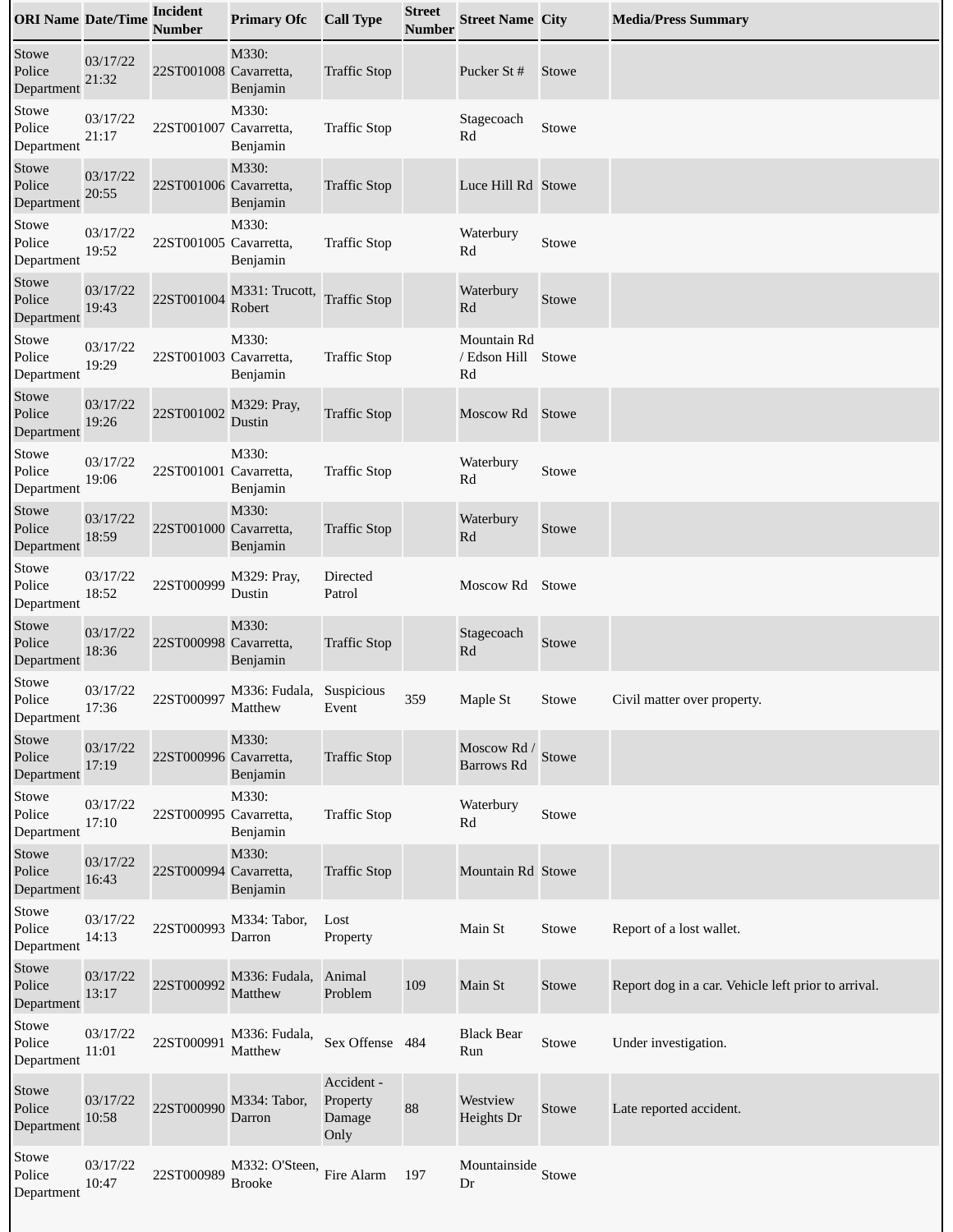| <b>ORI Name Date/Time</b>     |                   | <b>Incident</b><br><b>Number</b> | <b>Primary Ofc</b>                       | <b>Call Type</b>              | <b>Street</b><br><b>Number</b> | <b>Street Name City</b>    |                  | <b>Media/Press Summary</b>                                                                                                                                                       |
|-------------------------------|-------------------|----------------------------------|------------------------------------------|-------------------------------|--------------------------------|----------------------------|------------------|----------------------------------------------------------------------------------------------------------------------------------------------------------------------------------|
| Stowe<br>Police<br>Department | 03/17/22<br>09:49 | 22ST000988                       | M336: Fudala,<br>Matthew                 | <b>Traffic Stop</b>           |                                | Waterbury<br>Rd            | Stowe            |                                                                                                                                                                                  |
| Stowe<br>Police<br>Department | 03/17/22<br>07:44 | 22ST000987                       | M336: Fudala,<br>Matthew                 | Directed<br>Patrol            |                                | Barrows Rd                 | Stowe            |                                                                                                                                                                                  |
| Stowe<br>Police<br>Department | 03/17/22<br>07:37 | 22ST000986                       | M332: O'Steen, Directed<br><b>Brooke</b> | Patrol                        | 254                            | Park St                    | Stowe            |                                                                                                                                                                                  |
| Stowe<br>Police<br>Department | 03/17/22<br>02:29 | 22ST000985                       | M329: Pray,<br>Dustin                    | Foot Patrol                   |                                | Main St                    | Stowe            |                                                                                                                                                                                  |
| Stowe<br>Police<br>Department | 03/16/22<br>23:11 | 22ST000984                       | M331: Trucott, Missing<br>Robert         | Person                        |                                | <b>VT</b> Route<br>108     | Stowe            | Initial report of a missing person. Canceled person was<br>found.                                                                                                                |
| Stowe<br>Police<br>Department | 03/16/22<br>17:36 | 22ST000983                       | M332: O'Steen, Found<br><b>Brooke</b>    | Property                      | 350                            | South Main<br>Street       | Stowe            | Found credit card. Returned to owner.                                                                                                                                            |
| Stowe<br>Police<br>Department | 03/16/22<br>13:38 | 22ST000982 Whitcomb,             | M328:<br>Frederick                       | Drugs                         | 528                            | Washington<br>Highway      | Morristown       | Manuel Reyes-Flores, age 18, from Springfield, MA, was<br>arrested for Drugs - Cocaine Possession.                                                                               |
| Stowe<br>Police<br>Department | 03/16/22<br>08:51 | 22ST000981                       | M334: Tabor,<br>Darron                   | Accident -<br><b>LSA</b>      | 350                            | S Main St                  | Stowe            | late reported accident                                                                                                                                                           |
| Stowe<br>Police<br>Department | 03/16/22<br>07:49 | 22ST000980                       | M336: Fudala,<br>Matthew                 | <b>Directed</b><br>Patrol     |                                | Park St                    | Stowe            |                                                                                                                                                                                  |
| Stowe<br>Police<br>Department | 03/16/22<br>07:31 | 22ST000979                       | M332: O'Steen, Directed<br>Brooke        | Patrol                        | 413                            | Barrows Rd                 | Stowe            |                                                                                                                                                                                  |
| Stowe<br>Police<br>Department | 03/15/22<br>20:28 | 22ST000978 Cavarretta,           | M330:<br>Benjamin                        | <b>Traffic Stop</b>           |                                | Park Pl /<br>Depot St      | Stowe            |                                                                                                                                                                                  |
| Stowe<br>Police<br>Department | 03/15/22<br>19:51 | 22ST000977 Cavarretta,           | M330:<br>Benjamin                        | <b>Traffic Stop</b>           |                                | Waterbury<br>Rd            | Stowe            |                                                                                                                                                                                  |
| Stowe<br>Police<br>Department | 03/15/22<br>17:37 | 22ST000976                       | M327: Jenness,<br>Donald                 | Transport                     | 154                            | Main St                    | <b>Hyde Park</b> |                                                                                                                                                                                  |
| Stowe<br>Police<br>Department | 03/15/22<br>16:03 | 22ST000975                       | M335: Sawyer,<br>James                   | Motor<br>Vehicle<br>Complaint |                                | Waterbury<br>Rd            | Stowe            | Report of a vehicle all over the road that was not found.                                                                                                                        |
| Stowe<br>Police<br>Department | 03/15/22<br>13:18 | 22ST000974 Mazzilli,             | M323:<br>Anthony                         | Alarm                         | 35                             | Lookout Ln                 | Stowe            |                                                                                                                                                                                  |
| Stowe<br>Police<br>Department | 03/15/22<br>07:45 | 22ST000973 Whitcomb,             | M328:<br>Frederick                       | Assault                       | 1201                           | Waterbury<br>Rd            | Stowe            | Ryan Sturtevant-Hatch, age 29, from Hyde park, VT and<br>Louis Marsh Jr., age 49, no address, were both arrested<br>for Aggravated Assault, Assault and Robbery and<br>Burglary. |
| Stowe<br>Police<br>Department | 03/15/22<br>07:44 | 22ST000972                       | M327: Jenness, Directed<br>Donald        | Patrol                        | 413                            | Barrows Rd                 | Stowe            |                                                                                                                                                                                  |
| Stowe<br>Police<br>Department | 03/15/22<br>07:12 | 22ST000971                       | M335: Sawyer,<br>James                   | <b>Traffic Stop</b>           |                                | Pucker St /<br>Scribner Rd | Stowe            |                                                                                                                                                                                  |
| Stowe<br>Police<br>Department | 03/15/22<br>03:32 | 22ST000970                       | M331: Trucott,<br>Robert                 | Alarm                         | $751\,$                        | Maple St                   | Stowe            |                                                                                                                                                                                  |
| Stowe<br>Police<br>Department | 03/15/22<br>01:22 | 22ST000969                       | M331: Trucott, Citizen<br>Robert         | Dispute                       | 7412                           | Mountain Rd Stowe          |                  | Domestic disturbance. Verbal argument. People<br>separated.                                                                                                                      |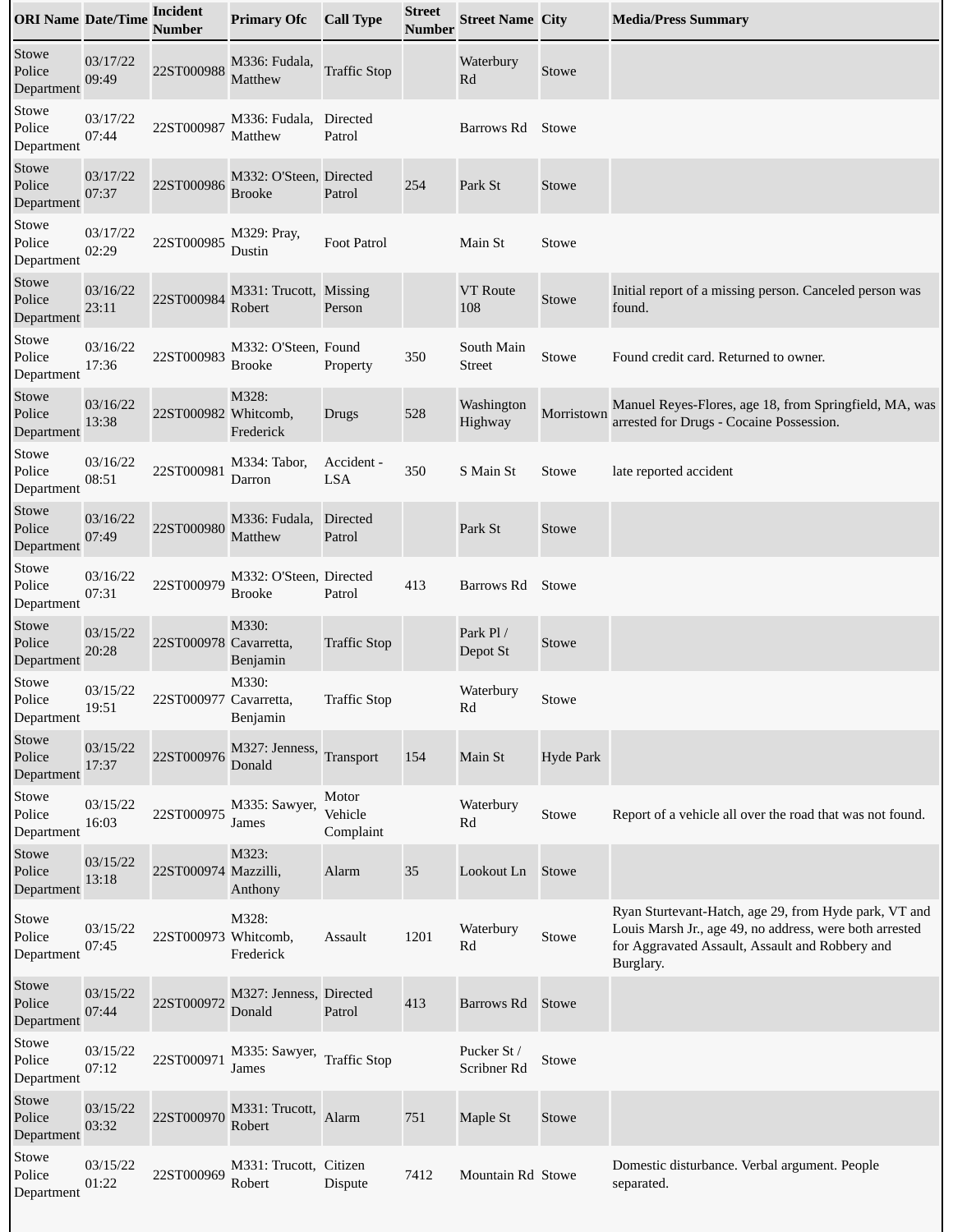| <b>ORI Name Date/Time</b>     |                   | <b>Incident</b><br><b>Number</b> | <b>Primary Ofc</b>                    | <b>Call Type</b>                         | <b>Street</b><br>Number | <b>Street Name City</b>                                     |            | <b>Media/Press Summary</b>                           |
|-------------------------------|-------------------|----------------------------------|---------------------------------------|------------------------------------------|-------------------------|-------------------------------------------------------------|------------|------------------------------------------------------|
| Stowe<br>Police<br>Department | 03/15/22<br>01:20 | 22ST000968                       | M333: Rogers, Juvenile<br>Christopher | Problem                                  | 7412                    | Mountain Rd Stowe                                           |            |                                                      |
| Stowe<br>Police<br>Department | 03/15/22<br>01:04 | 22ST000967                       | M331: Trucott,<br>Robert              | 911 Hangup                               |                         | Mountain Rd Stowe                                           |            | 911 hangup with no emergency found.                  |
| Stowe<br>Police<br>Department | 03/14/22<br>22:33 | 22ST000966                       | M331: Trucott,<br>Robert              | Medical                                  | 97                      | Luce Hill Rd Stowe                                          |            |                                                      |
| Stowe<br>Police<br>Department | 03/14/22<br>19:31 | 22ST000965                       | M331: Trucott, Suspicious<br>Robert   | Event                                    | 785                     | Sylvan Park<br>Rd                                           | Stowe      | Check for a person running behind building.          |
| Stowe<br>Police<br>Department | 03/14/22<br>13:27 | 22ST000964                       | M327: Jenness, Property<br>Donald     | Accident -<br>Damage<br>Only             | 1333                    | Luce Hill Rd Stowe                                          |            | Single vehicle accident.                             |
| Stowe<br>Police<br>Department | 03/14/22<br>09:06 | 22ST000963                       | M352: Daley,<br>Sylvie                | Odor<br>Investigation                    | 1189                    | Cape Cod Rd Stowe                                           |            | Propane odor in building. Fire Department responded. |
| Stowe<br>Police<br>Department | 03/14/22<br>07:59 | 22ST000962                       | M352: Daley,<br>Sylvie                | <b>Directed</b><br>Patrol                | 254                     | Park St                                                     | Stowe      |                                                      |
| Stowe<br>Police<br>Department | 03/14/22<br>07:38 | 22ST000961                       | M352: Daley,<br>Sylvie                | Alarm                                    | 370                     | Maple Run<br>Ln                                             | Stowe      |                                                      |
| Stowe<br>Police<br>Department | 03/14/22<br>07:00 | 22ST000960                       | M334: Tabor,<br>Darron                | Accident -<br>Property<br>Damage<br>Only | 1746                    | Mountain Rd Stowe                                           |            | Late reported accident.                              |
| Stowe<br>Police<br>Department | 03/13/22<br>22:40 | 22ST000959                       | M331: Trucott, Suspicious<br>Robert   | Event                                    | 1746                    | Mountain Rd Stowe                                           |            | Verbal argument. People separated.                   |
| Stowe<br>Police<br>Department | 03/13/22<br>21:38 | 22ST000958                       | M329: Pray,<br>Dustin                 | Assist -<br>Public                       | 1880                    | Mountain Rd Stowe                                           |            | Welfare check. Person found to be okay.              |
| Stowe<br>Police<br>Department | 03/13/22<br>16:37 | 22ST000957 Cavarretta,           | M330:<br>Benjamin                     | <b>Traffic Stop</b>                      |                         | <b>Vt Rt 100</b>                                            | Waterbury  |                                                      |
| Stowe<br>Police<br>Department | 03/13/22<br>16:35 | 22ST000956 Cavarretta,           | M330:<br>Benjamin                     | Motor<br>Vehicle<br>Complaint            |                         | Waterbury<br>Rd                                             | Stowe      | Motor vehicle complaint. Under investigation.        |
| Stowe<br>Police<br>Department | 03/13/22<br>15:55 | 22ST000955 Cavarretta,           | M330:<br>Benjamin                     | <b>Traffic Stop</b>                      |                         | Allan Ridge<br>Rd /<br>Stagecoach<br>$\mathbf{R}\mathbf{d}$ | Morristown |                                                      |
| Stowe<br>Police<br>Department | 03/13/22<br>15:46 | 22ST000954 Cavarretta,           | M330:<br>Benjamin                     | <b>Traffic Stop</b>                      |                         | W Hill Rd                                                   | Stowe      |                                                      |
| Stowe<br>Police<br>Department | 03/13/22<br>15:33 | 22ST000953 Cavarretta,           | M330:<br>Benjamin                     | <b>Traffic Stop</b>                      |                         | Mountain Rd Stowe                                           |            |                                                      |
| Stowe<br>Police<br>Department | 03/13/22<br>14:36 | 22ST000952                       | M332: O'Steen,<br><b>Brooke</b>       | <b>Traffic Stop</b>                      |                         | Waterbury<br>Rd / Moscow Stowe<br>Rd                        |            |                                                      |
| Stowe<br>Police<br>Department | 03/13/22<br>12:09 | 22ST000951 Cavarretta,           | M330:<br>Benjamin                     | <b>Traffic Stop</b>                      |                         | Stagecoach<br>Rd                                            | Stowe      |                                                      |
| Stowe<br>Police<br>Department | 03/13/22<br>12:03 | 22ST000950 Cavarretta,           | M330:<br>Benjamin                     | <b>Traffic Stop</b>                      |                         | Stagecoach<br>Rd                                            | Stowe      |                                                      |
|                               |                   |                                  |                                       |                                          |                         |                                                             |            |                                                      |